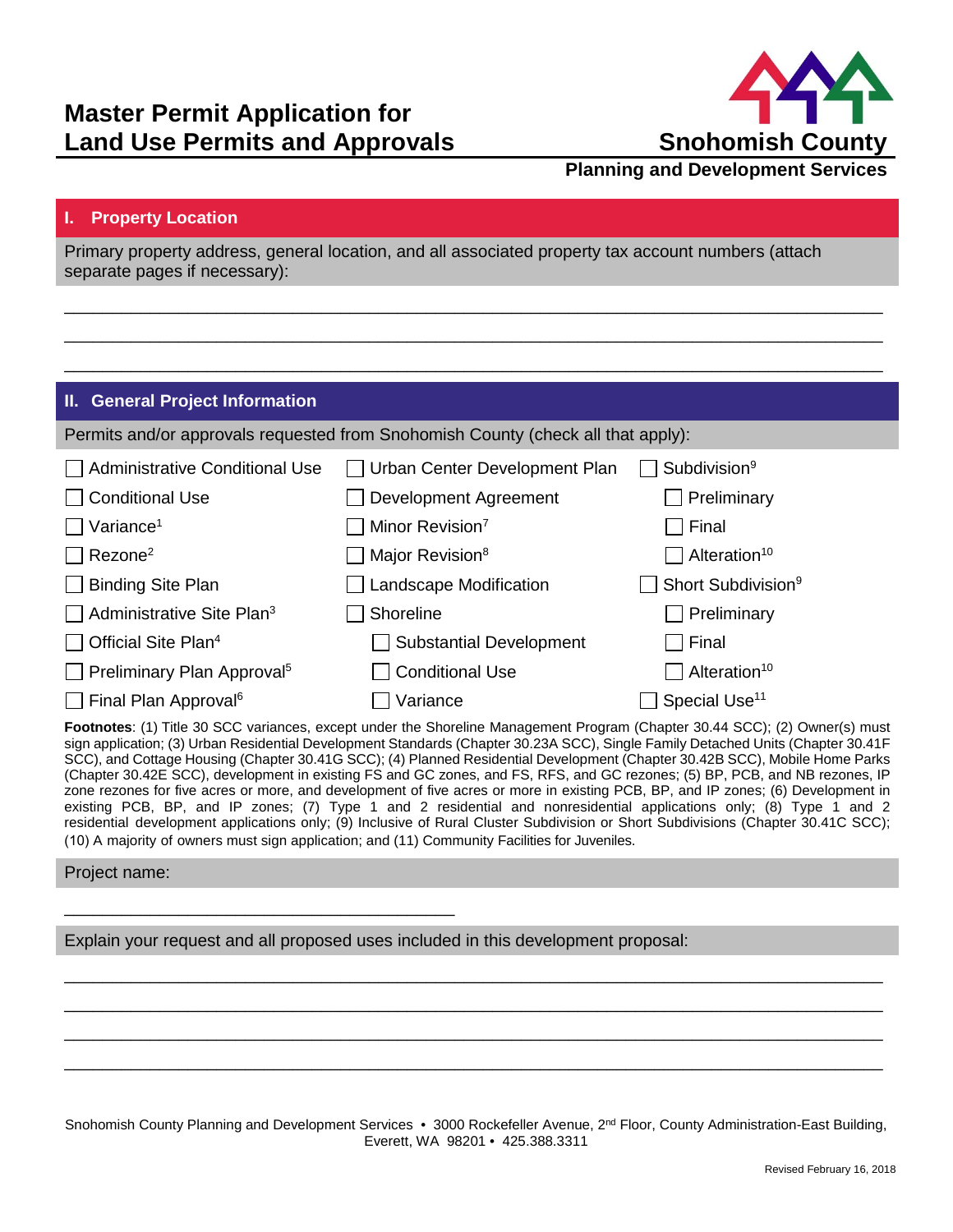| <b>III. Applicant Information</b>                            |                                                                                                                                 |                                                                                                                       |  |
|--------------------------------------------------------------|---------------------------------------------------------------------------------------------------------------------------------|-----------------------------------------------------------------------------------------------------------------------|--|
|                                                              | Applicant                                                                                                                       | Contact person (if different)                                                                                         |  |
| Name:                                                        |                                                                                                                                 |                                                                                                                       |  |
| <b>Mailing Address:</b>                                      |                                                                                                                                 |                                                                                                                       |  |
| City, State, Zipcode:                                        | <u> 1980 - Jan Sterling von Berling von Berling von Berling von Berling von Berling von Berling von Berling von B</u>           |                                                                                                                       |  |
| Phone:                                                       |                                                                                                                                 |                                                                                                                       |  |
| Email:                                                       |                                                                                                                                 |                                                                                                                       |  |
| Applicant's interest to property (check one):                |                                                                                                                                 |                                                                                                                       |  |
|                                                              |                                                                                                                                 | Owner □ Consultant □ Contract Purchaser □ Lessee □ Other (specify): ____________                                      |  |
|                                                              | All persons and/or entities having an ownership interest in the property:                                                       |                                                                                                                       |  |
| Name:                                                        | Phone:                                                                                                                          | <u> 2000 - Andrea Andrew Maria (h. 1888).</u>                                                                         |  |
| Address:                                                     | Email:                                                                                                                          | <u> 1989 - Johann Harry Harry Harry Harry Harry Harry Harry Harry Harry Harry Harry Harry Harry Harry Harry Harry</u> |  |
| Name:                                                        | Phone:<br><u> 1989 - Johann John Stone, mars eta biztanleria (h. 1989).</u>                                                     | <u> 1989 - Johann Harry Harry Harry Harry Harry Harry Harry Harry Harry Harry Harry Harry Harry Harry Harry Harry</u> |  |
| Address:                                                     | Email:<br><u> 1989 - Johann Harry Harry Harry Harry Harry Harry Harry Harry Harry Harry Harry Harry Harry Harry Harry Harry</u> | <u> 1989 - Jan Samuel Barbara, menyebara tenagai bagian perangan perangan perangan perangan perangan perangan per</u> |  |
| Name:                                                        |                                                                                                                                 |                                                                                                                       |  |
| Address:                                                     | Email:<br><u> 1989 - Johann Barn, mars and de Brasilian (b. 1989)</u>                                                           | <u> 1989 - Johann Harry Harry Harry Harry Harry Harry Harry Harry Harry Harry Harry Harry Harry Harry Harry Harry</u> |  |
| <b>IV. Site Information</b>                                  |                                                                                                                                 |                                                                                                                       |  |
| General site information:                                    |                                                                                                                                 |                                                                                                                       |  |
|                                                              | Site Acreage: ________ Site Square Footage: ______________                                                                      |                                                                                                                       |  |
|                                                              |                                                                                                                                 |                                                                                                                       |  |
| Source of water supply (check one):                          |                                                                                                                                 |                                                                                                                       |  |
| Private Well □ Group Well □ Public Water (specify purveyor): |                                                                                                                                 |                                                                                                                       |  |
| Method of sewage disposal (check one):                       |                                                                                                                                 |                                                                                                                       |  |
|                                                              |                                                                                                                                 | On-Site Septic   Off-Site Septic   Public Sewer (specify purveyor): ________________________________                  |  |
|                                                              |                                                                                                                                 |                                                                                                                       |  |
| <b>V. Civil Construction Information</b>                     |                                                                                                                                 |                                                                                                                       |  |
| Proposed land disturbing activities:                         |                                                                                                                                 |                                                                                                                       |  |
| $\Box$                                                       |                                                                                                                                 |                                                                                                                       |  |
|                                                              | Is the proposal "new development" under SCC 30.91N.044? $\Box$ Yes $\Box$ No                                                    |                                                                                                                       |  |
|                                                              | Is the proposal "redevelopment" (35% existing hard surfaces) under SCC 30.91R.070? $\Box$ Yes $\Box$ No                         |                                                                                                                       |  |
| Proposed hard surfaces (square feet):                        |                                                                                                                                 |                                                                                                                       |  |
| Proposed clearing (square feet): ____________                |                                                                                                                                 |                                                                                                                       |  |
|                                                              | Conversion of native vegetation to lawn and/or landscaped areas (square feet): ___                                              |                                                                                                                       |  |